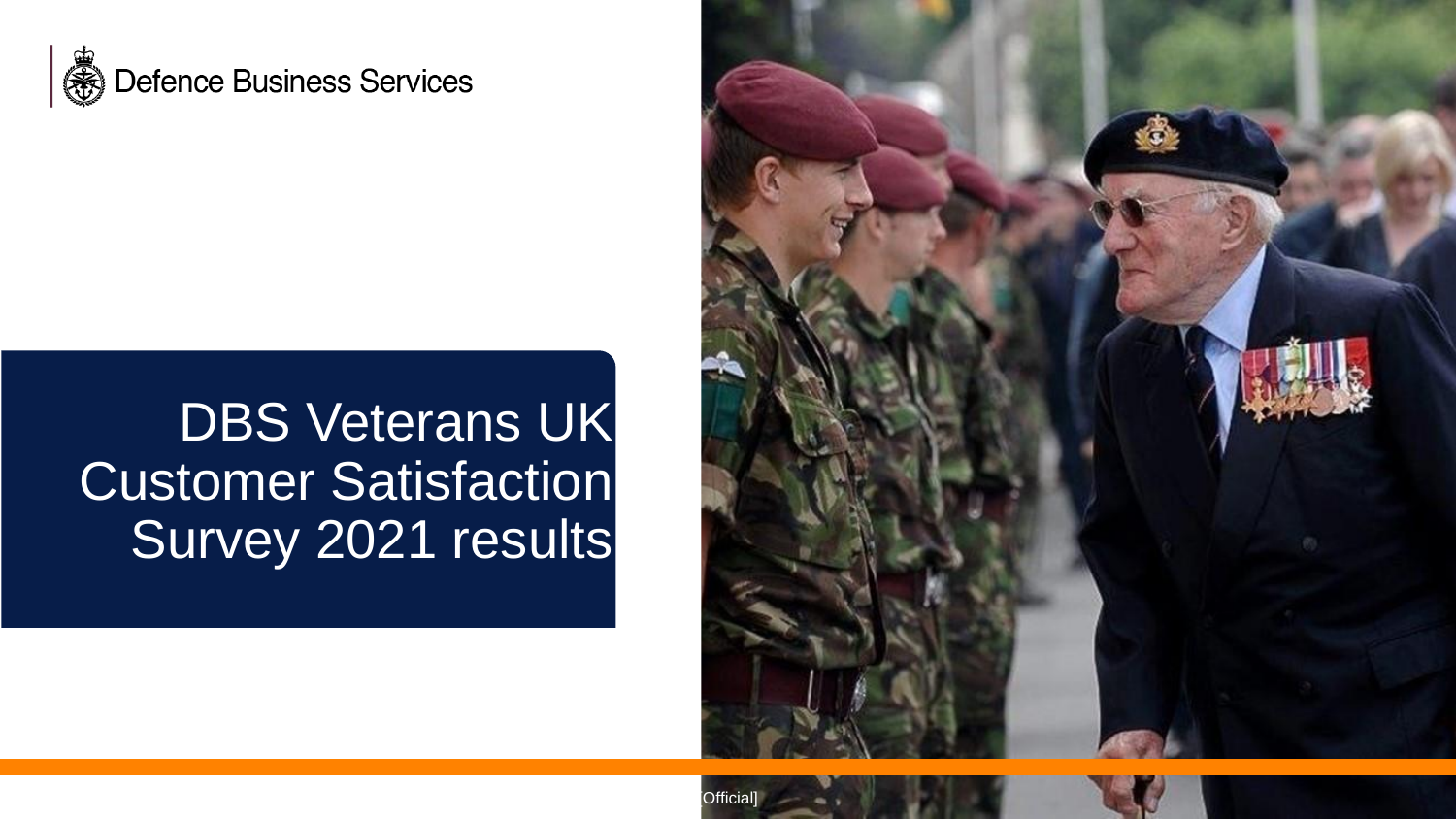#### <span id="page-1-0"></span>Veterans UK in Numbers

- **420,000** pensions payments issued every month
- **107,000** War Pension & War Widows Pension recipients
- Over **10,500** customers assisted by Veterans Welfare Service in the past year
- Circa **30,000** compensation claims, reviews and appeals each year.
- Over **8,000** contacts to the Veterans UK Enquiry Centre per month.

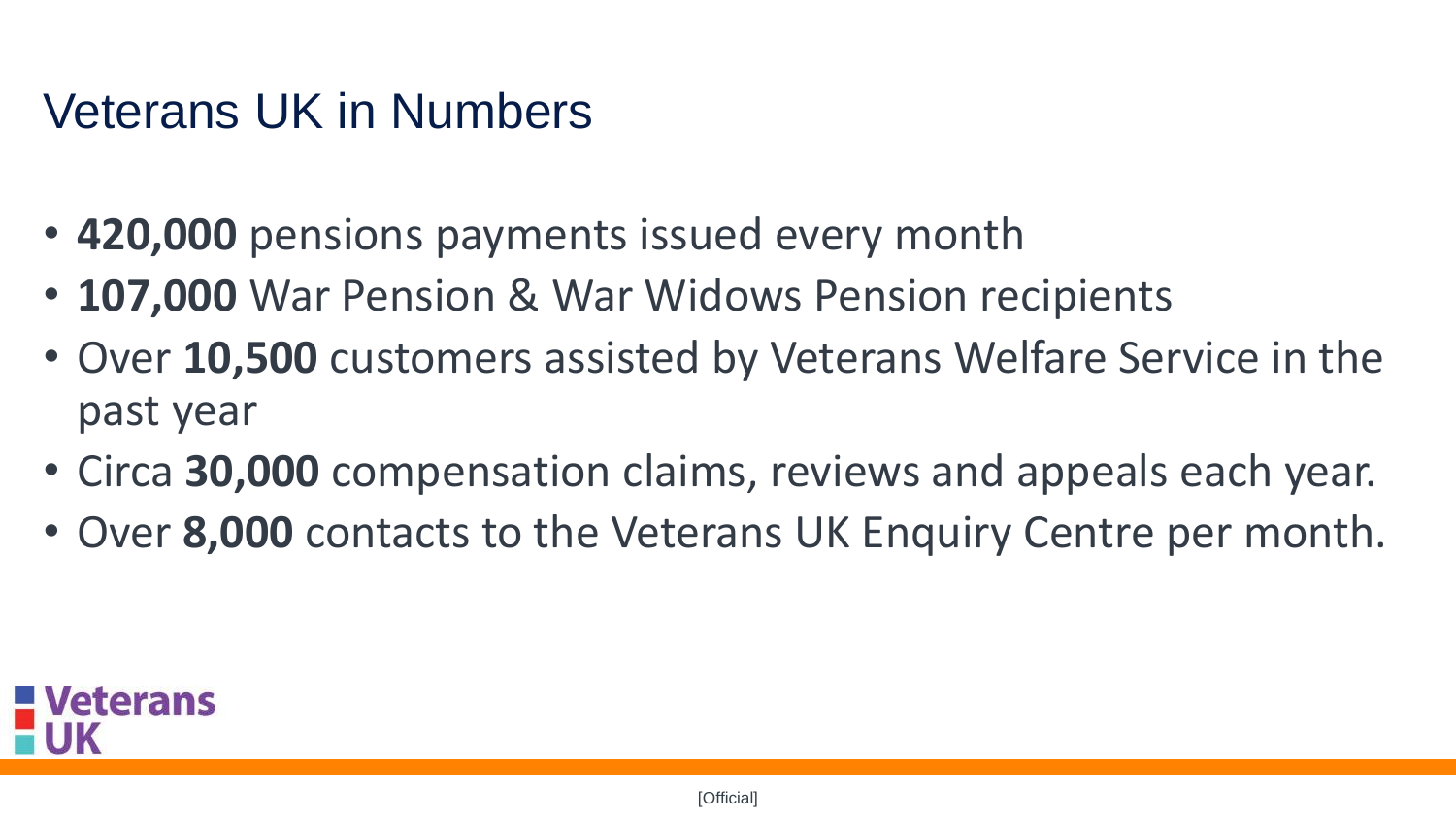### Veterans Customer Satisfaction Survey 2021

Veterans UK provides free support for veterans and their families, including a helpline, Veterans Welfare Service, Defence Transition Services and injury/bereavement compensation scheme payments. Veterans UK is part of the Ministry of Defence.

Veterans UK ran a customer satisfaction survey in 2021. The survey was available to any Veterans UK customer.

The purpose of the survey was to ask our customers about our services and how we can make improvements.

There are approximately 2.4M UK Veterans and 628 Veterans UK customers responded to the survey (which is about 0.026% of Veterans).

We asked customers to share their views on the service or services they used. The results show how many of the 628 customers who responded to the survey had used each particular service. One service had been used by 324 of the 628 customers. This was the highest. Two others had low numbers of customer feedback with 88 and 17 responses.

[The survey link was promoted on Veterans UK social media channels. It was available on the Veterans UK landing page on](https://www.gov.uk/government/organisations/veterans-uk)  GOV.UK. Organisations that we work with were also asked to share the survey.

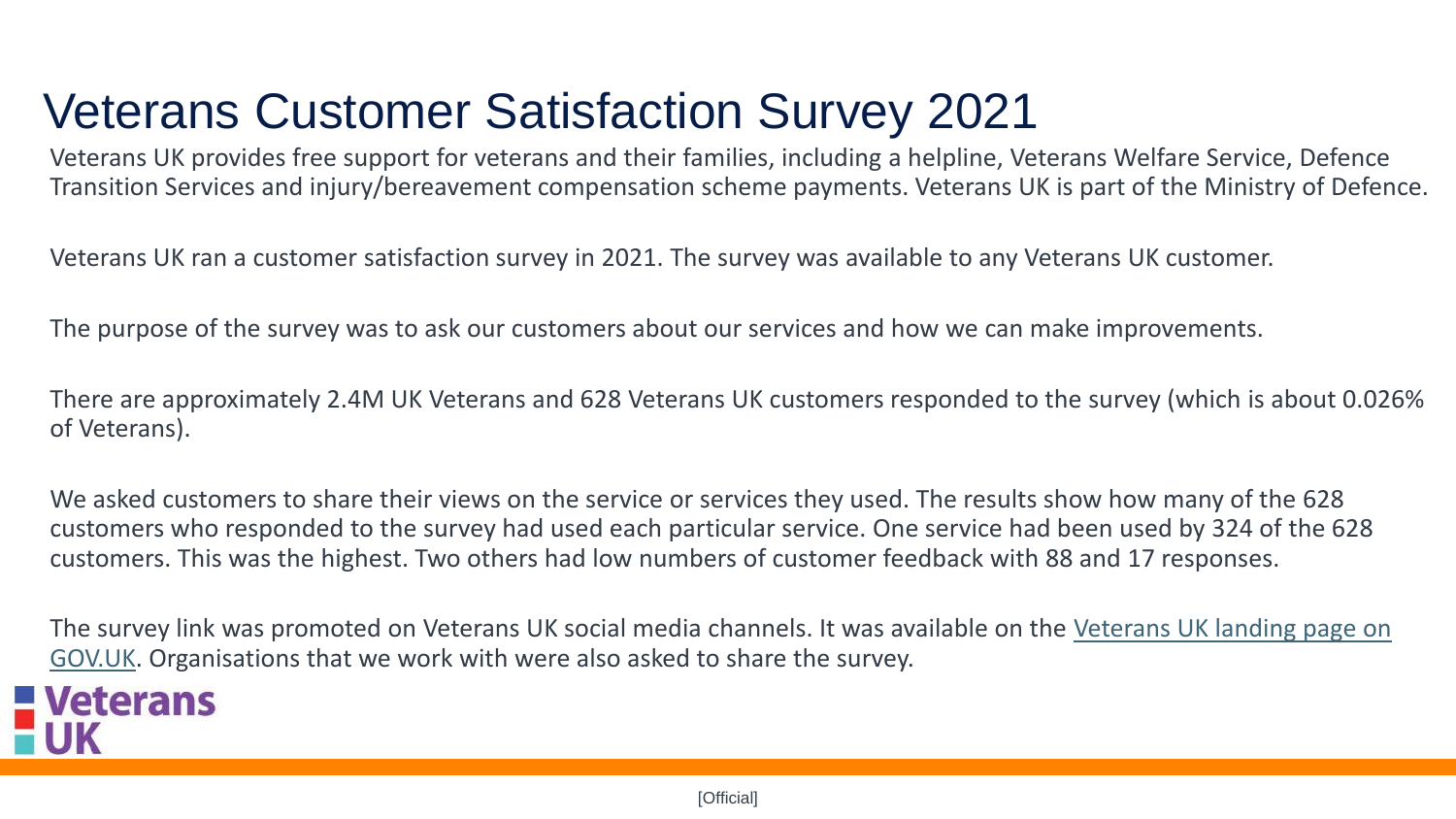#### Feedback for Veterans UK

Customer feedback is very important to Veterans UK so we can make improvements.

The customer feedback survey we conducted is just one way that we listen to our customers.

Veterans UK recognises that the delivery of compensation could be improved and has gathered real 'Lived Experience' insight via a Customer Group through discussion & collaboration. This is helping in focussing on priority areas for change and improvement to services and to engage customers in the way forward.

We conduct ongoing customer insight on the customer enquiries, complaints and the positive feedback we receive so we can learn from our customers' experiences. We also learn from our Customer Feedback Survey for customers to tell us about their recent experience.

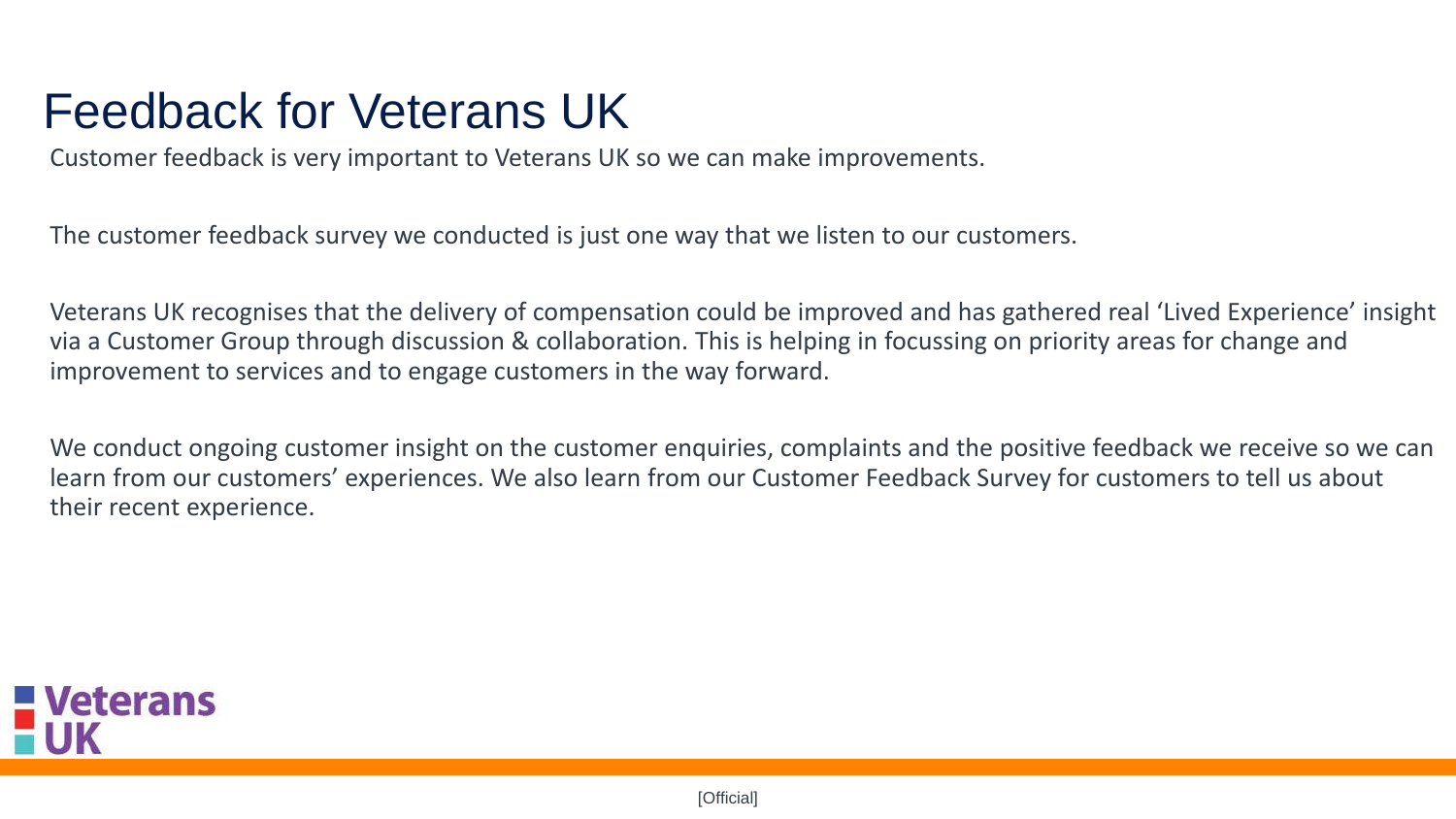# Survey Results

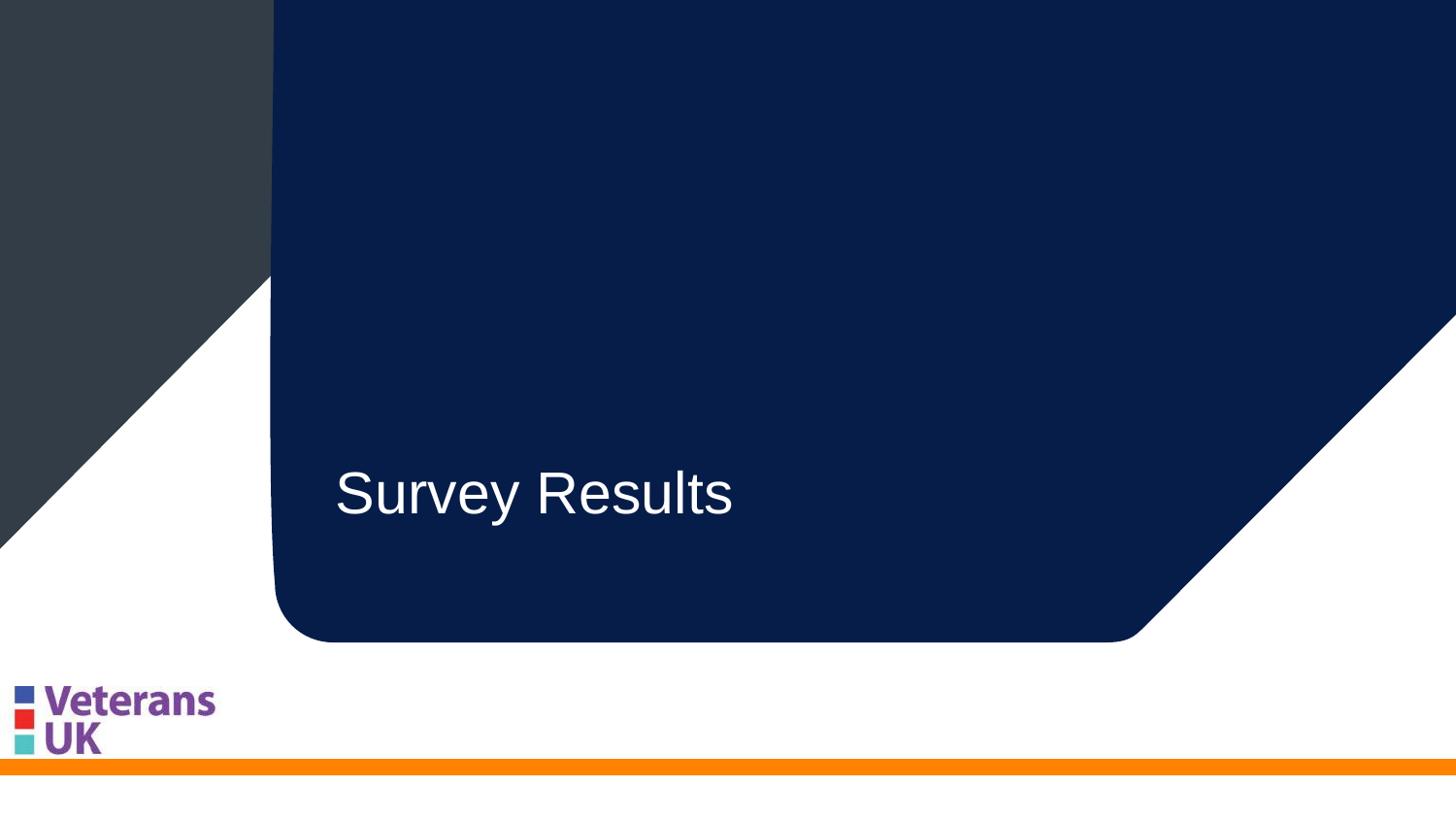#### War Pension Scheme (WPS)

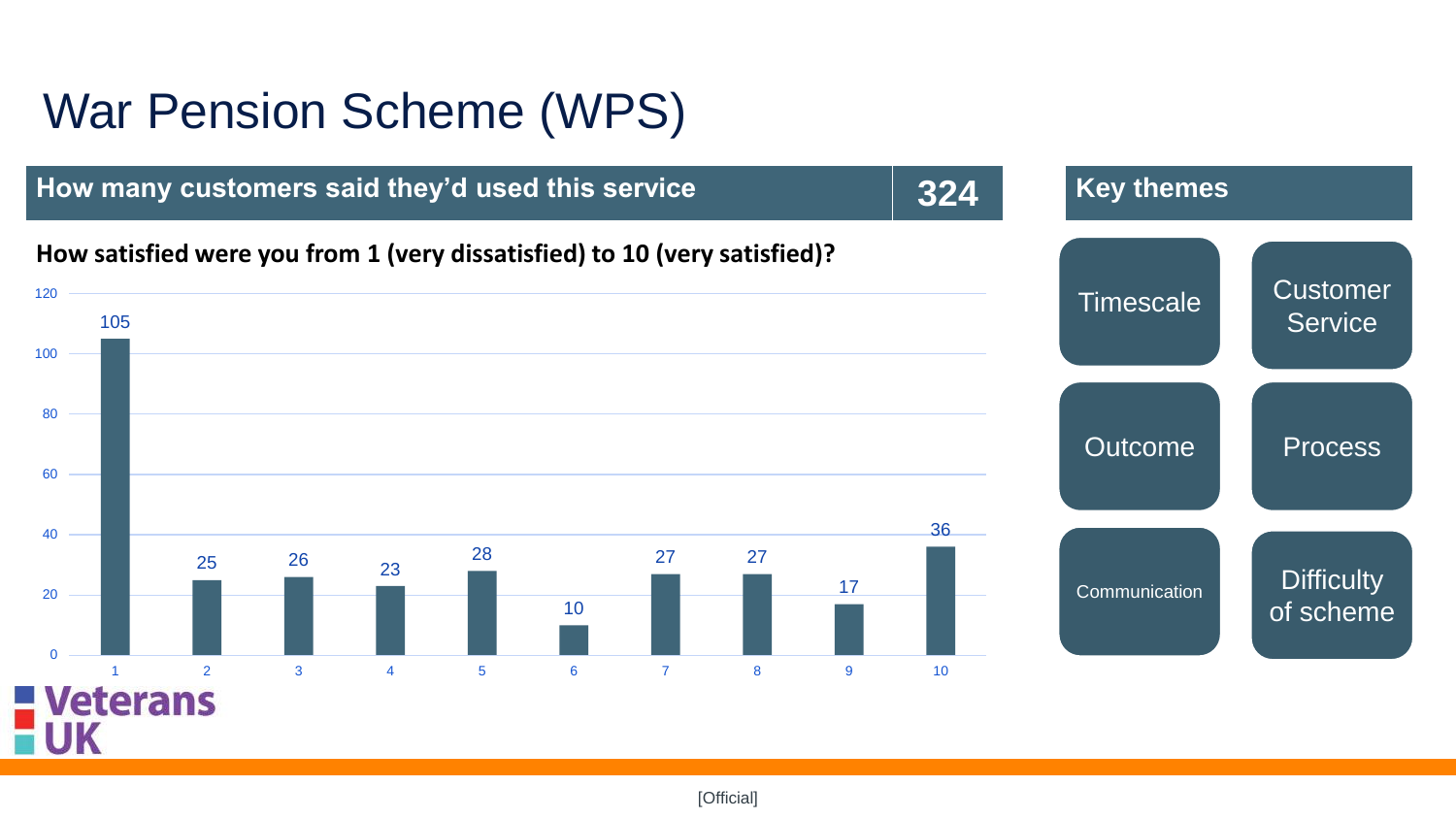#### Armed Forces Compensation Scheme (AFCS)

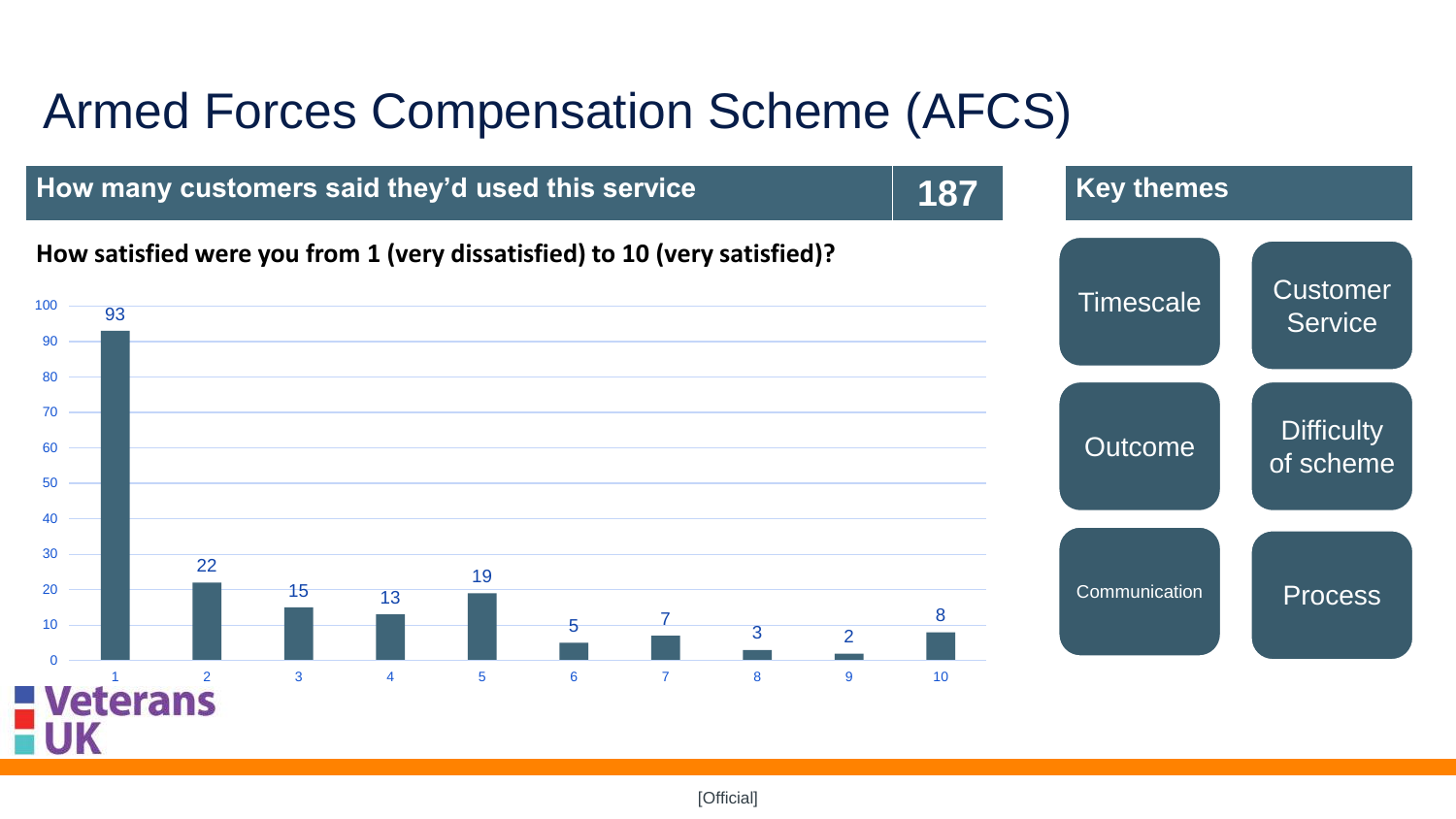### <span id="page-7-0"></span>Armed Forces Pension Scheme (AFPS)

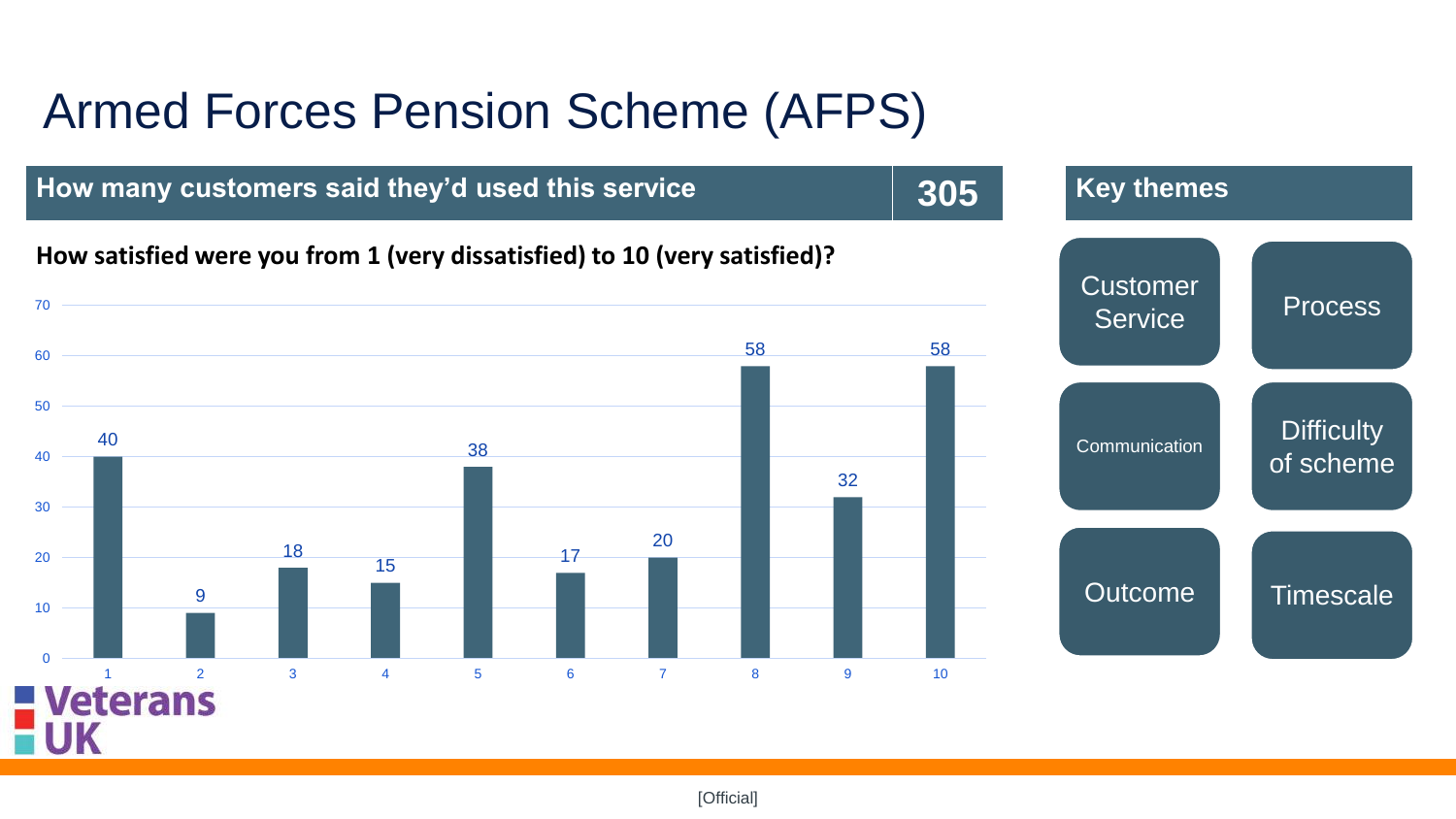#### Veterans Welfare Service (VWS)

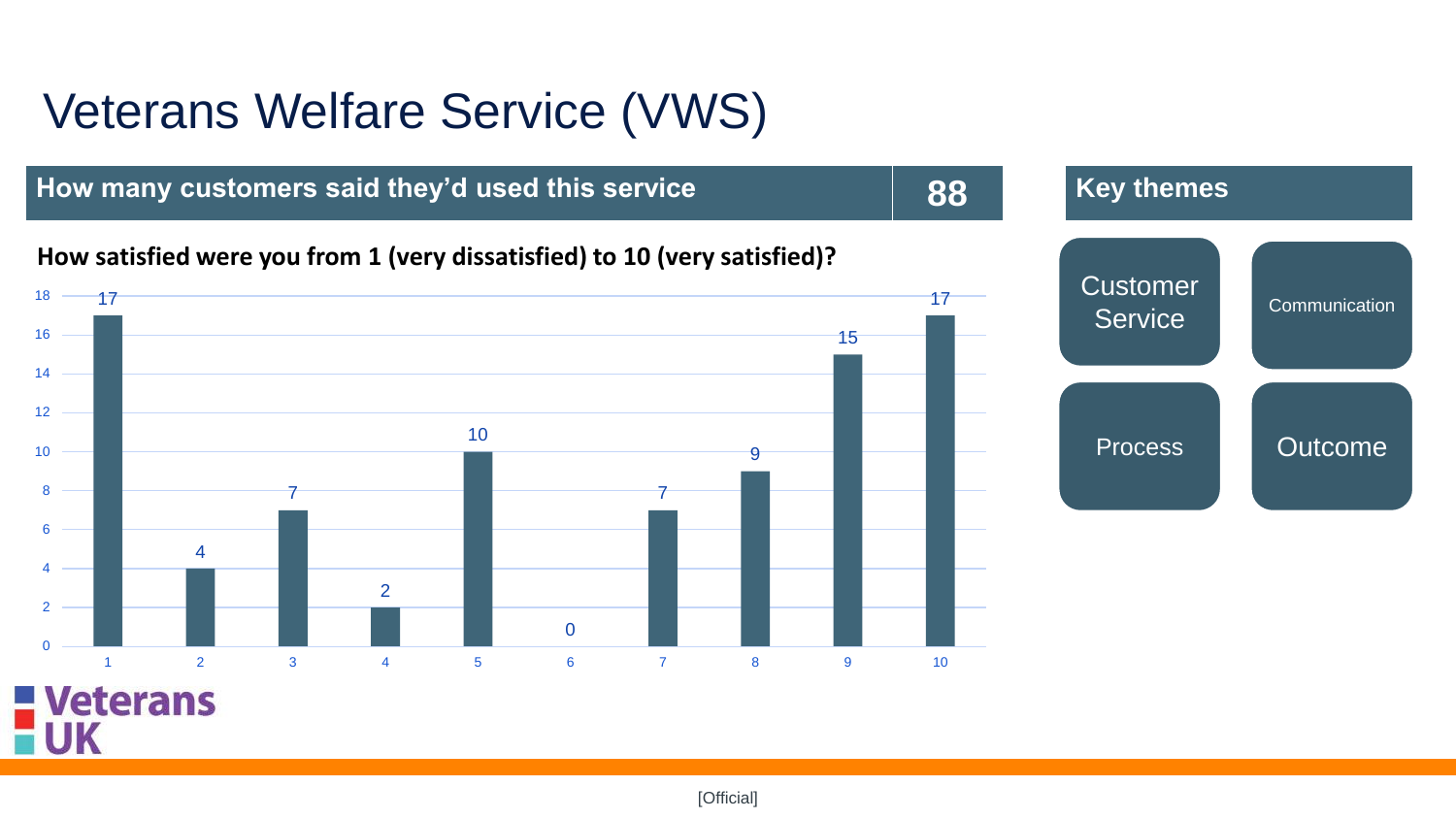#### Defence Transition Service (DTS)

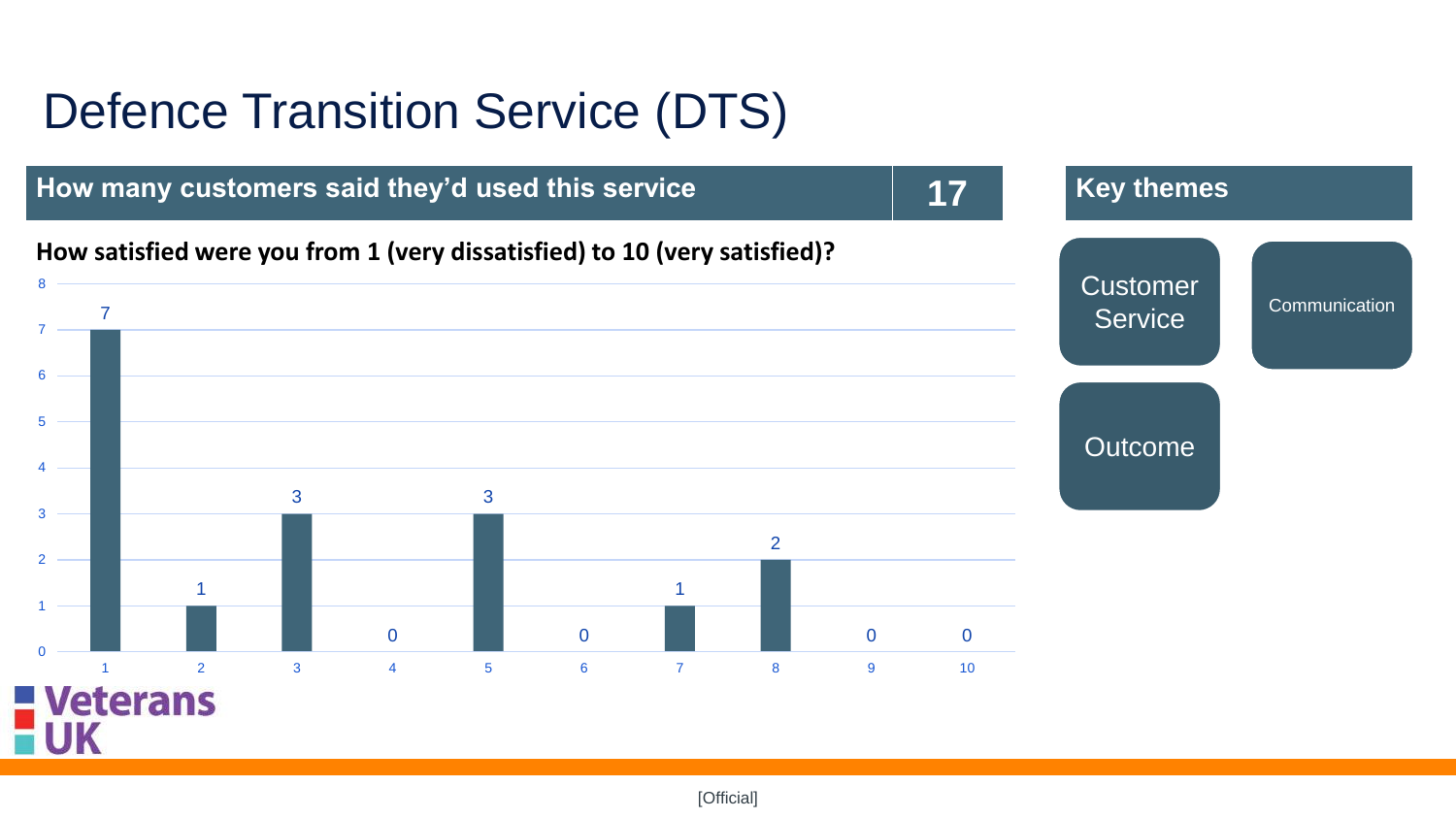#### Satisfaction with claims and appeals



**How satisfied were you with the professionalism of the staff member from 1 (very dissatisfied) to 10 (very satisfied)?**

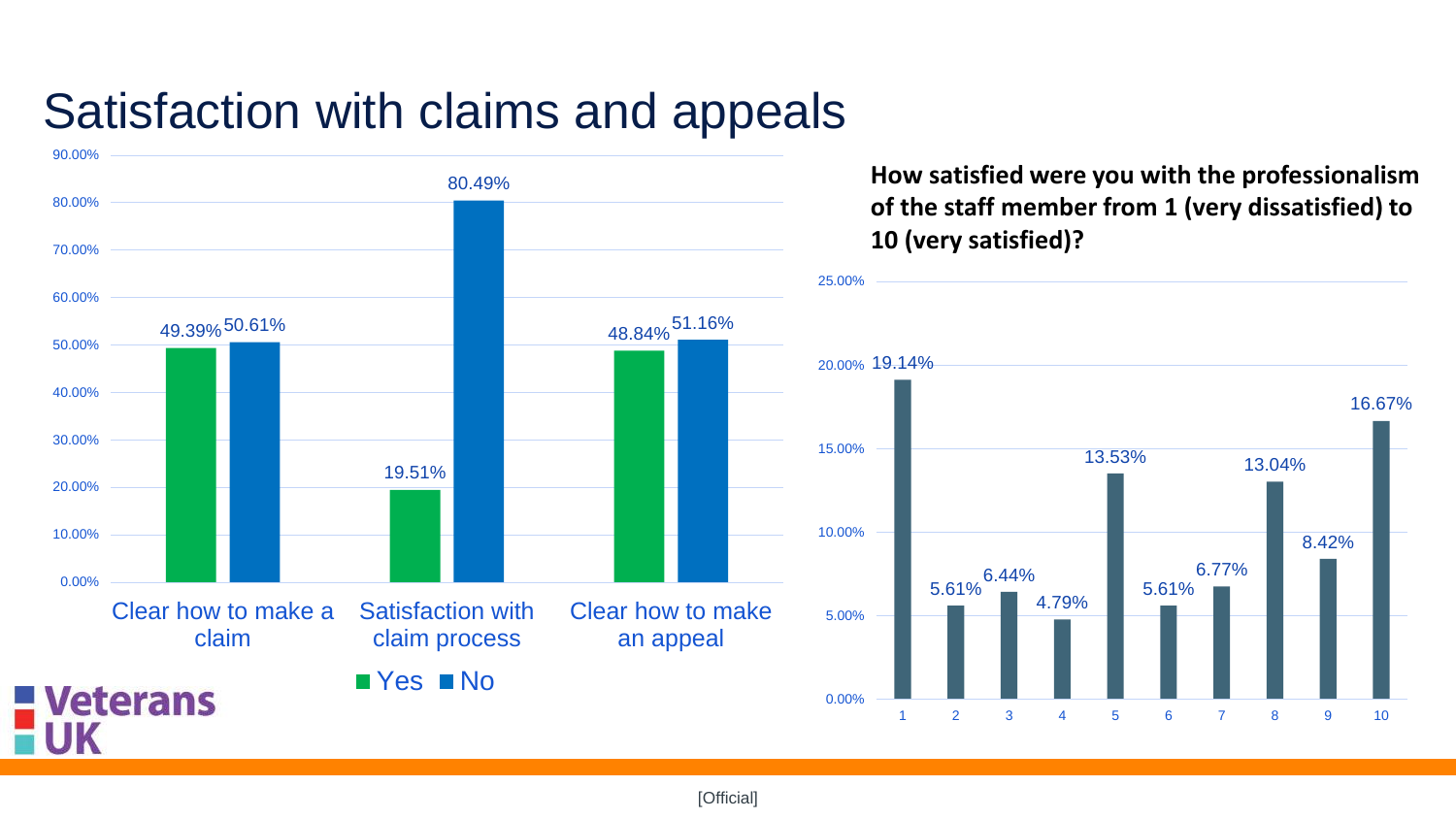#### Experience with Veterans Welfare Service and Defence Transition Service

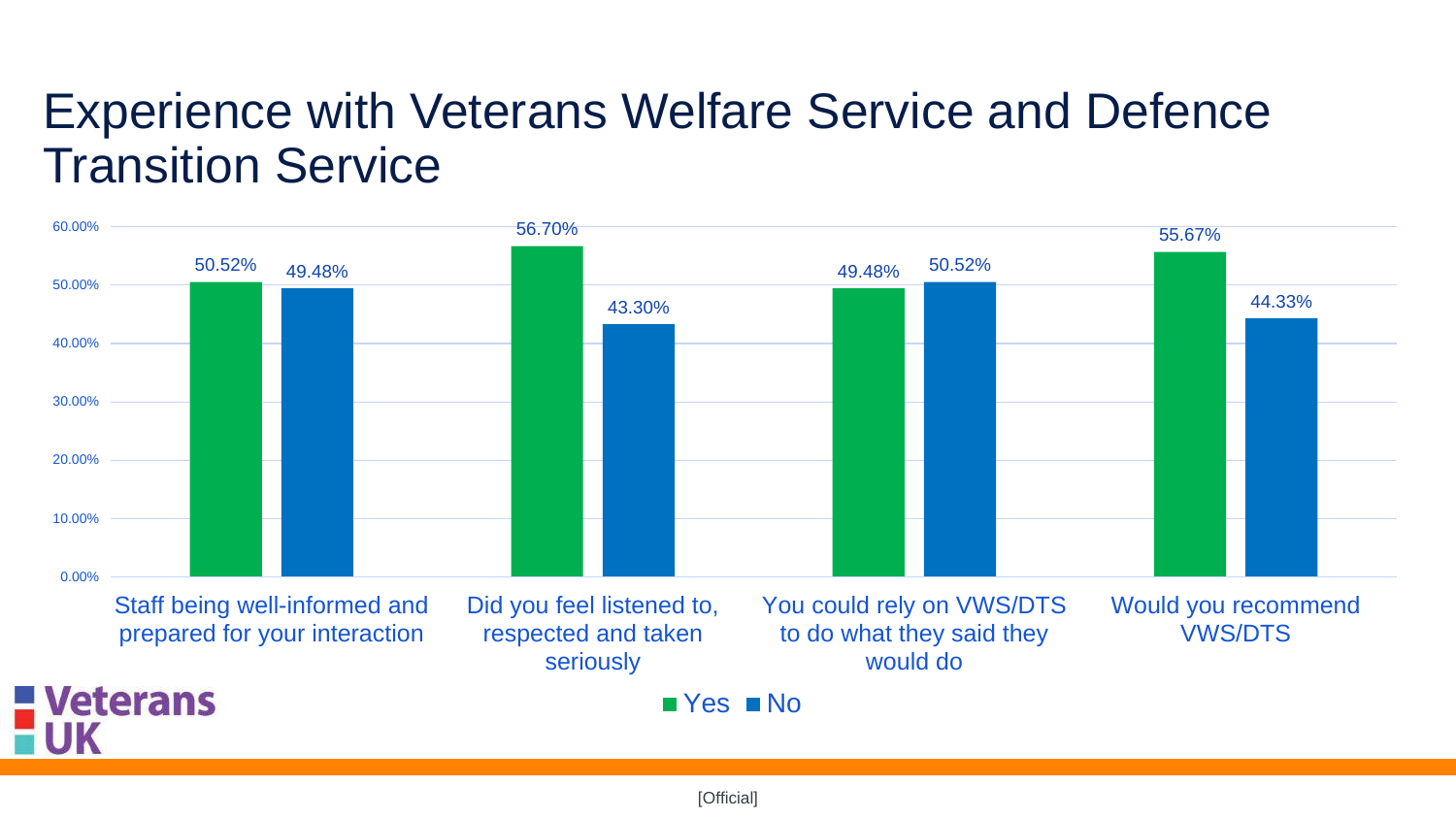### **Communications**

#### **Are you aware of or have you used the following Veterans communications?**

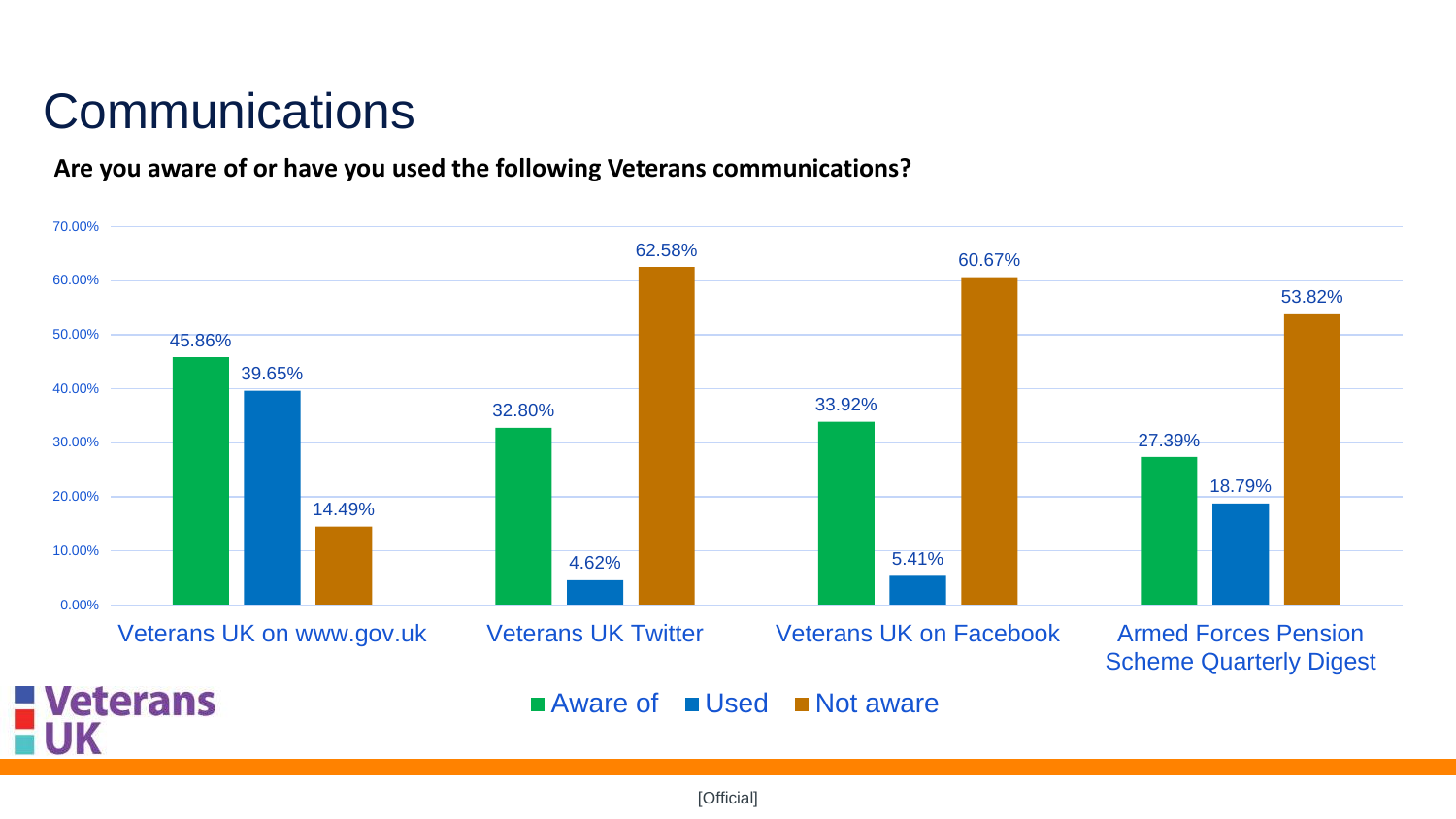## <span id="page-13-0"></span>Addressing your feedback

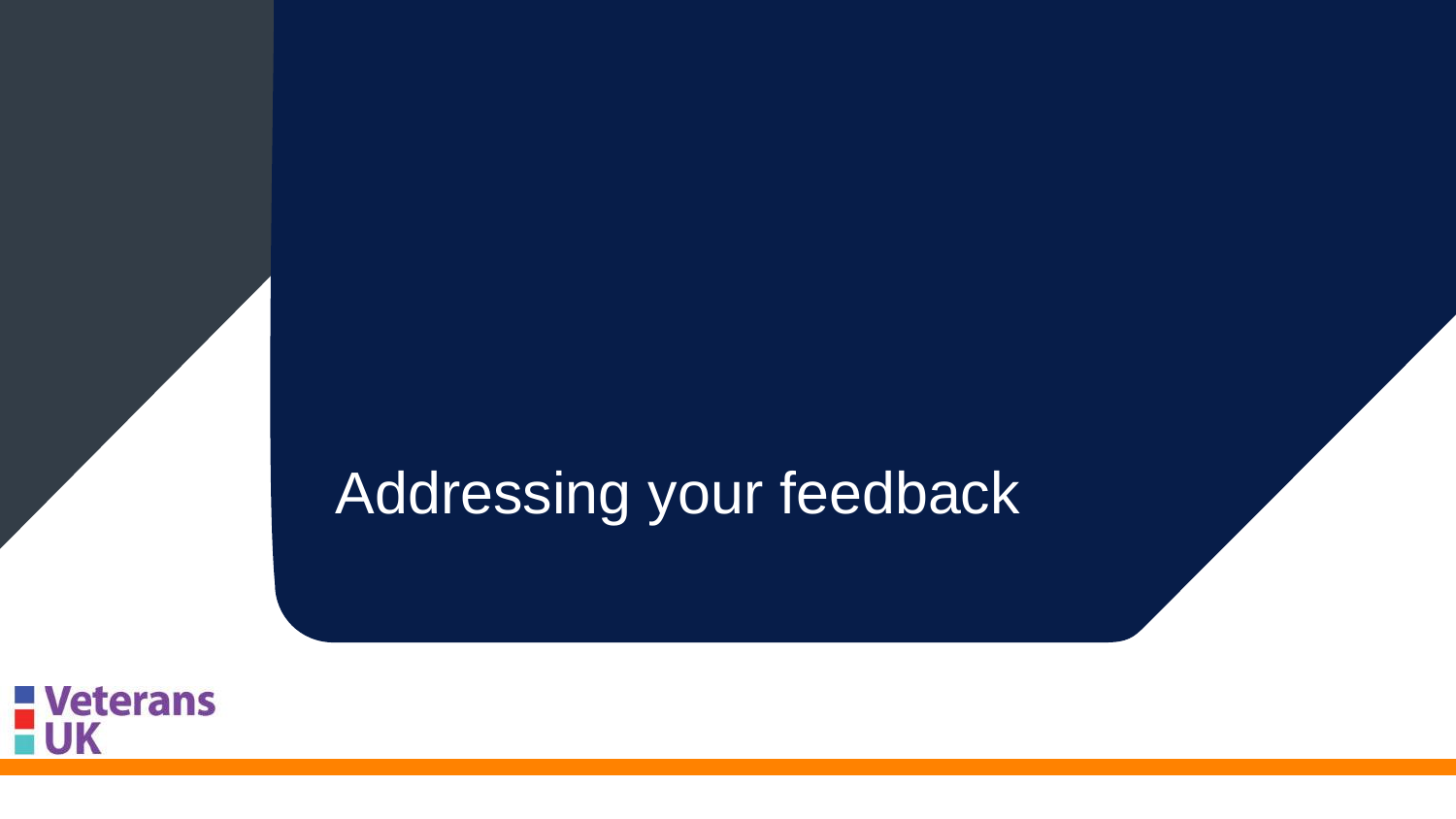### Addressing your feedback

Customer feedback is very important to Veterans UK. Listening to our customers, Veterans UK is already working on some key actions:

#### **Customer Service**

- 1. Review of template letters issued.
- 2. Expand and continue a review of all Veterans UK letters.
- 3. Review frequency of interim letters and information.

#### **Process**

- 1. Issue of one overpayment/recover letter and removal of the two-stage process.
- 2. Align processes and assess targets.
- 3. Increase self-service options for visibility of progress and access to services

#### **Communication**

- 1. Improve customer handling by providing regular email updates to help reduce enquiries.
- 2. Hold employee workshop sessions to improve awareness and communication between teams of how each business area impacts specific parts of the process and most importantly the customer.
- 3. Refresh content and information published for our customers on the Vets UK website. Improve customer communications with a spotlight on customer communications products.
- 4. Review customer communications methods within schemes and explore alternative/preferred channels.
- 5. Promote the new online Payment Portal for all Veterans UK customers.

# **Veterans**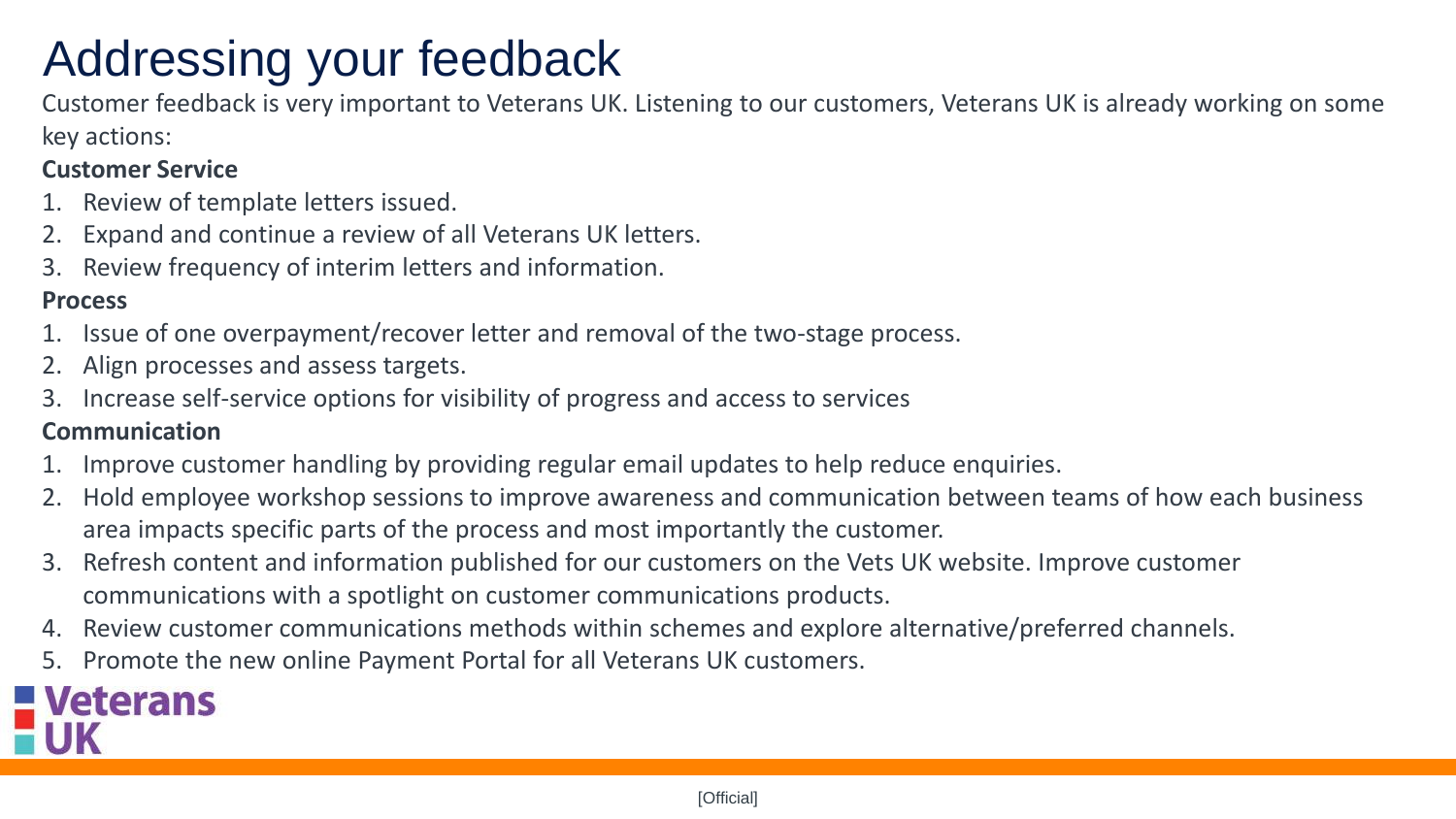### Giving us your feedback

**[Veterans UK is always keen to hear what you think. Customer feedback is welcome at any time via DBS Customer](https://surveys.mod.uk/index.php/survey/index/sid/528749/newtest/Y/lang/en)  Feedback Survey.**